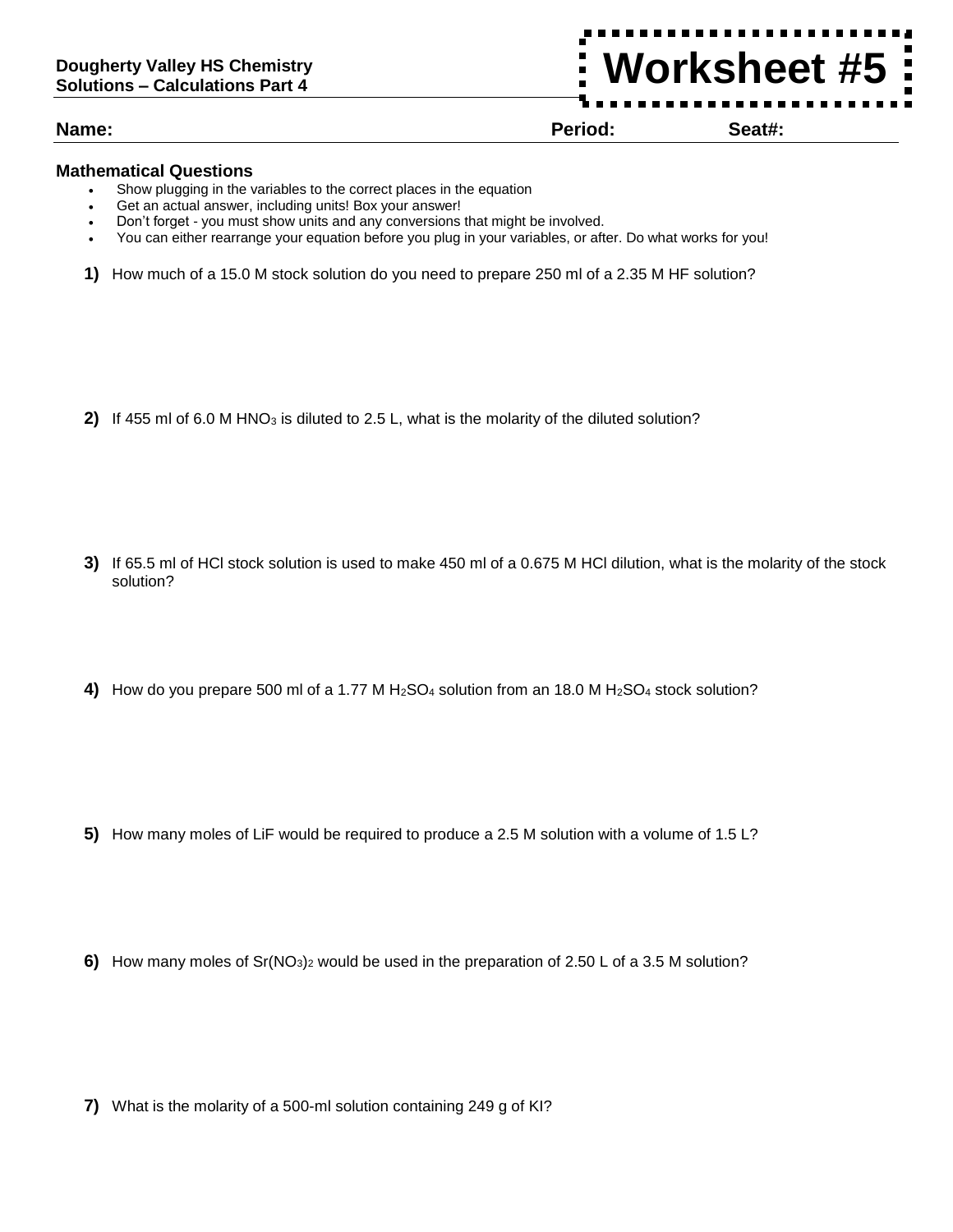- 8) How many grams of CaCl<sub>2</sub> would be required to produce a 3.5 M solution with a volume of 2.0 L?
- **9)** If 45 mL of water are added to 250 mL of a 0.75 M K<sub>2</sub>SO<sub>4</sub> solution, what will the molarity of the diluted solution be?
- **10)** If water is added to 175 mL of a 0.45 M KOH solution until the volume is 250 mL, what will the molarity of the diluted solution be?
- **11)** How much 0.075 M NaCl solution can be made by diluting 450 mL of 9.0 M NaCl?

**12)** If 550 mL of a 3.50 M KCl solution are set aside and allowed to evaporate until the volume of the solution is 275 mL, what will the molarity of the solution be?

**13)** How much water would need to be added to 750 mL of a 2.8 M HCl solution to make a 1.0 M solution?

**14)** . Which solution is more concentrated? Solution "A" contains 50.0 g of CaCO3 in 500.0 mL of solution. Solution "B" contains 6.0 moles of H2SO<sup>4</sup> in 4.0 L of solution.